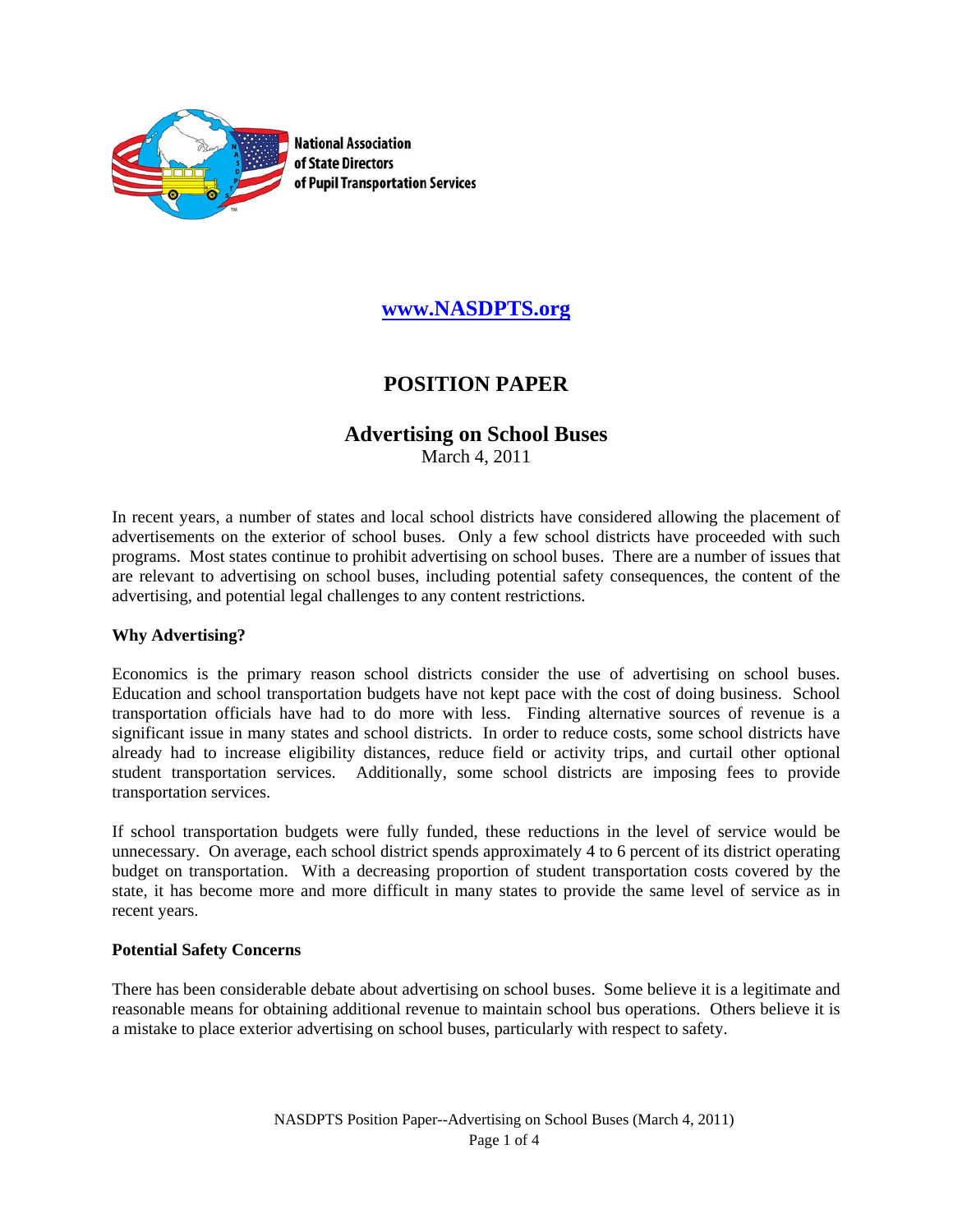A significant claim by advocates for advertising is that there is no data showing that advertising on school buses, or any other type of bus, is distracting to passing motorists. Accordingly, they believe, there is no known safety risk associated with advertising on school buses.

Opponents of advertising acknowledge the lack of statistics on the safety issues regarding advertising on the outside of school buses. But they also add that the reason there is no data on the safety risks is because no significant data has ever been collected in the few states that allow exterior advertising on school buses. There are no known studies that prove exterior advertising will not compromise safety. There have been studies, however, that verify the effects of driver distraction on motor vehicle crashes.

Opponents point to the unique features of school buses which contribute to their outstanding safety record -- large, uniquely-colored buses that are equipped with flashing warning lamps and stop signal arms to warn passing motorists that the bus has stopped to allow students to board or leave the school bus. They argue that if you put advertising on the exterior of a school bus, it will catch the attention of passing motorists, since that is precisely what advertising is designed to do. Motorists may focus their attention on the advertising and might not notice, for example, that the school bus has stopped, or turned on its flashing lamps, or that students are crossing the road. Any diversion of a motorist's attention can pose other types of driving hazards as well, such as lane departures or intersection crashes.

There are a number of key facts pertinent to this issue:

- Since 1939, the national student transportation community has defined the uniform exterior coloring of school buses as one of the primary safety systems.<sup>1</sup> Specifically, National School Bus Yellow is a unique, recognizable color that advertising would at least partially obscure. School buses are also equipped with flashing warning lamp systems and stop signal arms. Many states also require other exterior safety equipment, such as front safety crossing gates and yellow reflective tape around emergency exits and along the sides of the bus.
- These distinctive features send a message to motorists that children are present and extreme caution is required.
- Advertising will compromise these distinctive safety features of school buses, because it displaces some of them and is designed to catch the attention of passing motorists, thus creating a distraction.
- Recent studies by the Virginia Tech Transportation Institute, the National Highway Traffic Safety Administration (NHTSA), and others verify that inattention and driver distraction cause a significant percentage of crashes.
- In 2008, almost 20 percent of all crashes involved some type of distraction. Source: (NHTSA)
- Nearly 6,000 people died in 2008 in crashes involving a distracted driver, and more than half a million were injured. Source: (NHTSA)

 $1$  The 2010 National School Transportation Specifications and Procedures, containing specifications for school bus marking, lettering, and coloration, can be viewed or downloaded at www.NCSTOnline.org.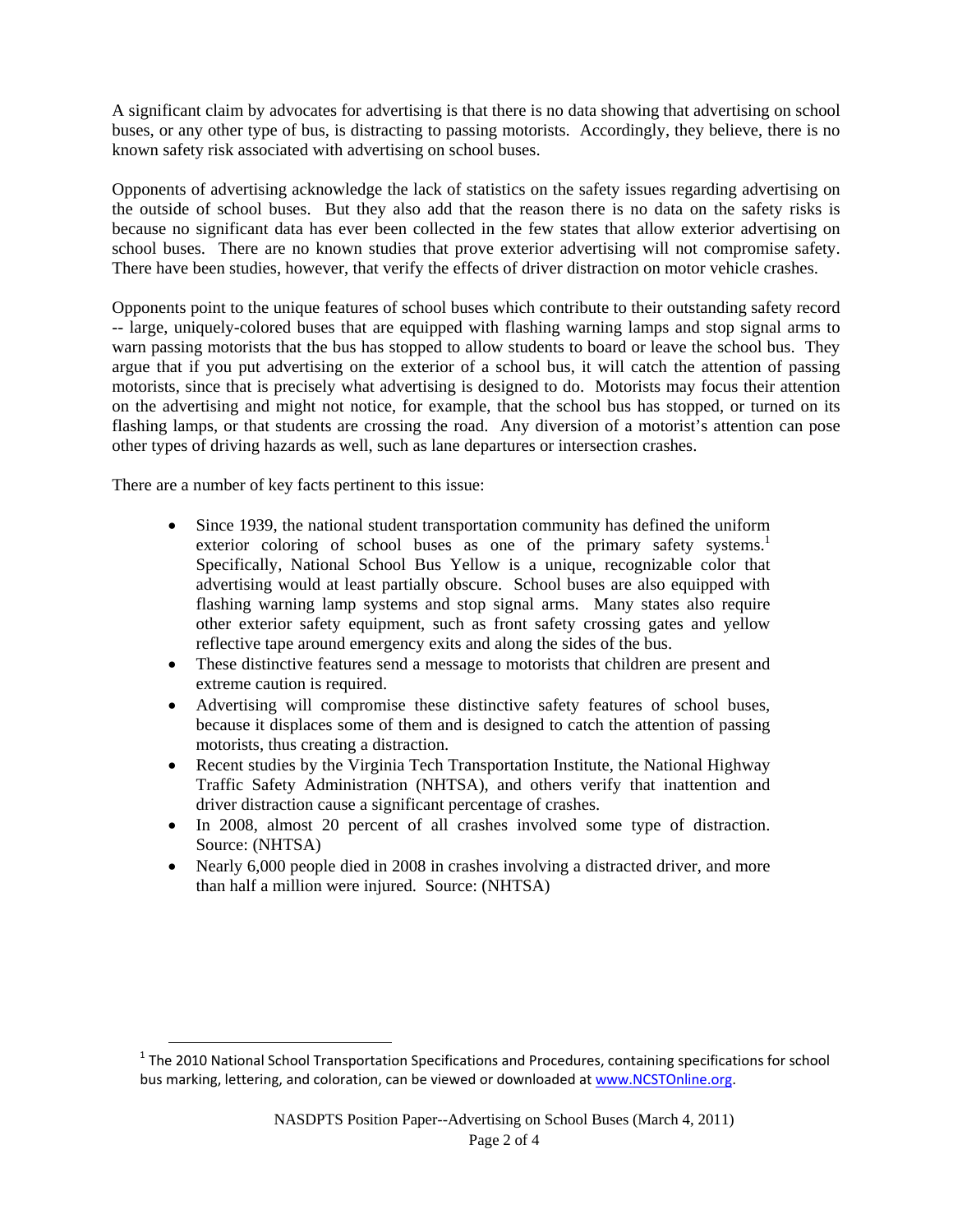### **Distracted Driving Facts**

The National Motor Vehicle Crash Causation Survey (NMVCCS) investigated 6,949 crashes which occurred between 2005 and 2007. The NMVCCS confirmed that distraction, both external and internal, is a common occurrence while driving, and that many distractions increase the relative risk of crashes and near-crashes. Distractions which result in drivers taking their eyes off the road are potentially more of a safety problem than purely cognitive distractions. The researchers used the data to determine the odds ratio, or increased risk, of engaging in various secondary tasks, over "just driving." The Table below shows some of the results. A significant odds ratio indicates a reliable **increase in risk** associated with that activity. $2$ 

| <b>Type of Secondary Task</b> | <b>Odds Ratio (Increased Risk)</b> |
|-------------------------------|------------------------------------|
| Reaching for a moving object  | 8.82                               |
| Insect in vehicle             | 6.37                               |
| Looking at external object    | 3.70                               |
| Reading                       | 3.38                               |
| Applying makeup               | 3.13                               |
| Dialing hand-held device      | 2.79                               |
| Inserting/retrieving CD       | 2.25                               |
| Eating                        | 1.57                               |

## **Table on Odds ratio for secondary tasks in the 100-Car Study**

The statistical analyses dealt with driver distraction from all types of sources, including those outside the vehicle, such as other persons, activities, and advertising on signs, buildings, and other motor vehicles. While it is not possible to estimate the risk of motor vehicle crashes attributed solely to drivers being distracted by advertising, it is evident that driver distraction is a definitive causal factor in a percentage of motor vehicle crashes.

Since advertising on the exterior of a school bus is a potential source of driver distraction, it is reasonable to assume that such advertisements will potentially result in accidents that would not have otherwise occurred.

### **Advertising Content and Potential Legal Issues**

In a Legal Opinion issued to the Indiana State School Bus Committee (April 25, 1996), the Indiana Department of Education General Counsel, Kevin McDowell said, "While safety concerns can be debated--although the safety record under current regulatory oversight cannot be--the permitting of commercial messages (advertising) on school buses will certainly implicate constitutional provisions, especially the First Amendment and attendant "equal access" claims. Although there are no reported cases in the United Stares involving a school bus and commercial speech, there is sufficient case law involving analogous situations where school districts created limited public forums for protected speech and nonpublic forums for certain speech which the school district's were unable to restrict or control despite the school district's opposition to the content and viewpoint being expressed."

The First Amendment to the US Constitution states, "Congress shall make no law ... abridging the freedom of speech ..." Over the past few decades, there have been countless lawsuits and legal decisions

 *<sup>2</sup> Secondary tasks with Odds Ratios below 1.5% have been deleted from the excerpted Table for brevity.*